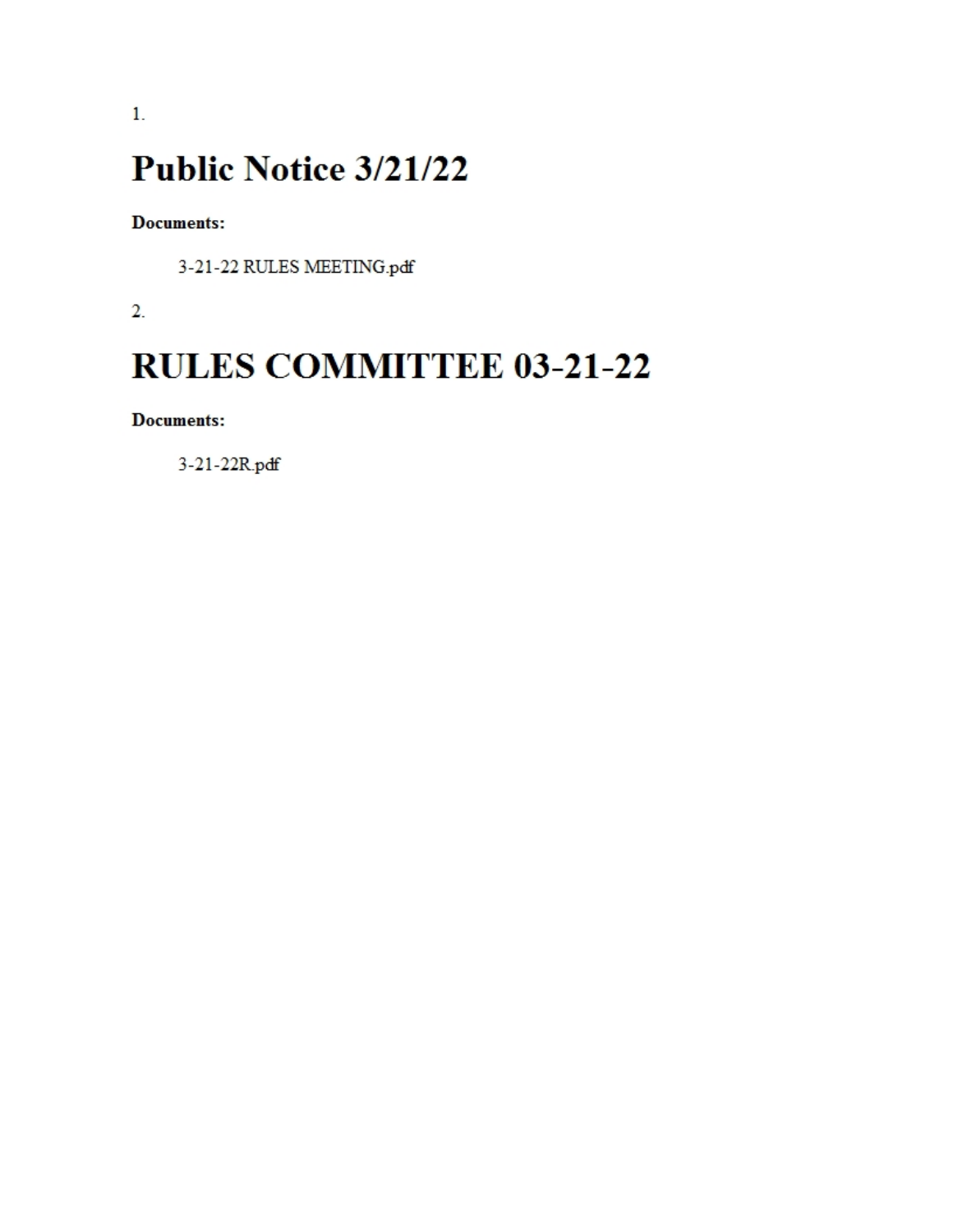

#### **PLEASE TAKE NOTICE THAT**

## **THE NASSAU COUNTY LEGISLATURE WILL HOLD**

## **A MEETING OF THE RULES COMMITTEE**

**ON**

## **MONDAY, MARCH 21, 2022 AT 1:00 PM**

### **IN**

### **THE PETER J. SCHMITT MEMORIAL LEGISLATIVE CHAMBER THEODORE ROOSEVELT EXECUTIVE AND LEGISLATIVE BUILDING 1550 FRANKLIN AVENUE, MINEOLA, NEW YORK 11501**

*As per the Nassau County Fire Marshal's Office, the Peter J. Schmitt Memorial Legislative Chamber has a maximum occupancy of 100 people. Attendees will be given an opportunity to sign in to address the Legislature. On Committee Meeting days, Public comment will be limited to Agenda items. Public comment on any item may also be emailed to the Clerk of the Legislature at LegPublicComment@nassaucountyny.gov and will be made part of the formal record of this Legislative meeting.* 

*The Nassau County Legislature is committed to making its public meetings accessible to individuals with disabilities and every reasonable accommodation will be made so that they can participate. Please contact the Office of the Clerk of the Legislature at 571-4252, or the Nassau County Office for the Physically Challenged at 227-7101 or TDD Telephone No. 227- 8989 if any assistance is needed. Every Legislative meeting is streamed live on http://www.nassaucountyny.gov/agencies/Legis/index.html*

> **MICHAEL C. PULITZER Clerk of the Legislature Nassau County, New York**

**DATED: March 15, 2022 Mineola, NY**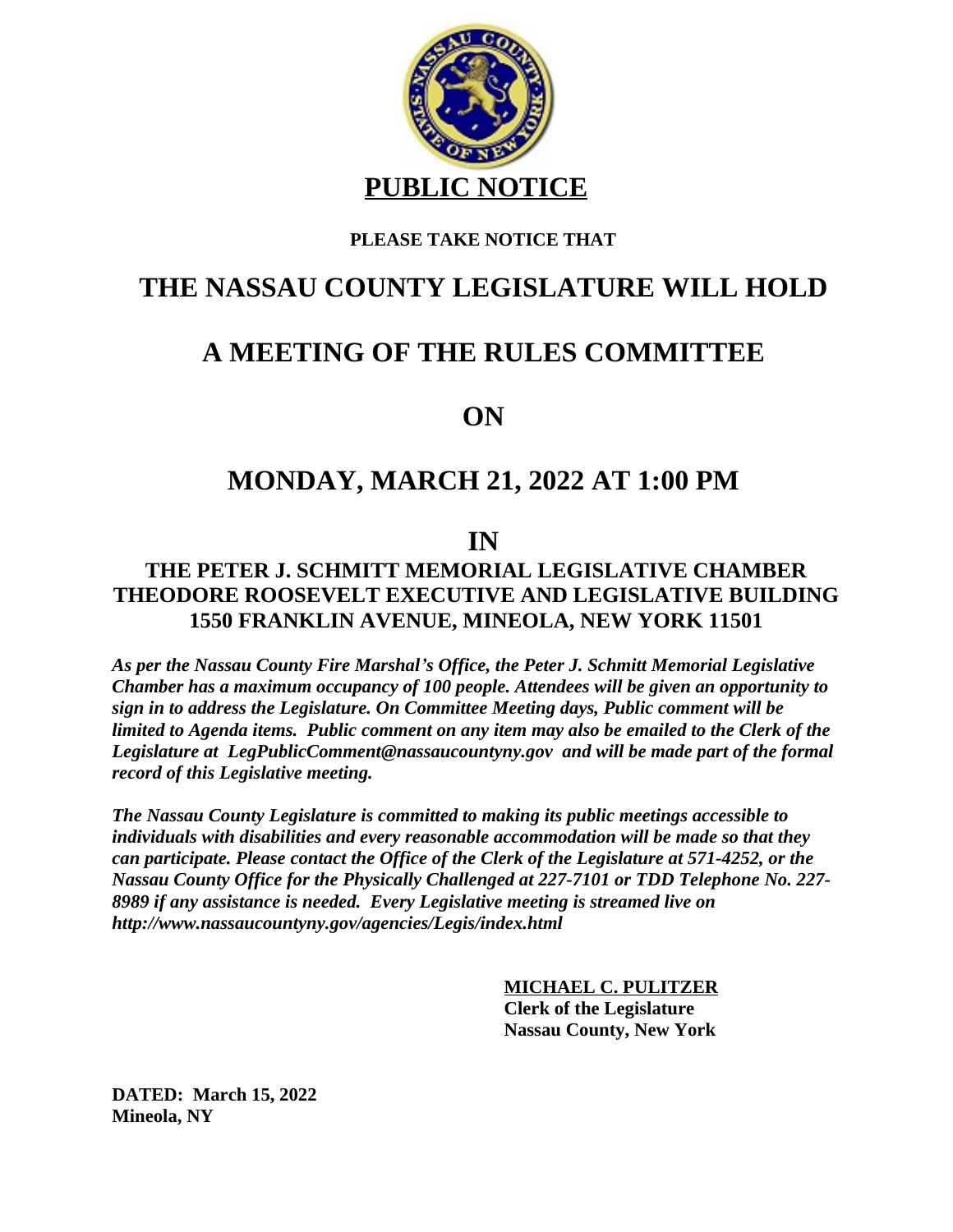# **NASSAU COUNTY LEGISLATURE**

# **14 th TERM MEETING AGENDA**

# **RULES COMMITTEE MARCH 21, 2022 1:00 PM**

**Richard Nicolello – Chairman Howard Kopel – Vice Chairman Steve Rhoads Laura Schaefer Kevan Abrahams – Ranking Delia DeRiggi-Whitton Siela Bynoe**

 **Michael C. Pulitzer, Clerk of the Legislature**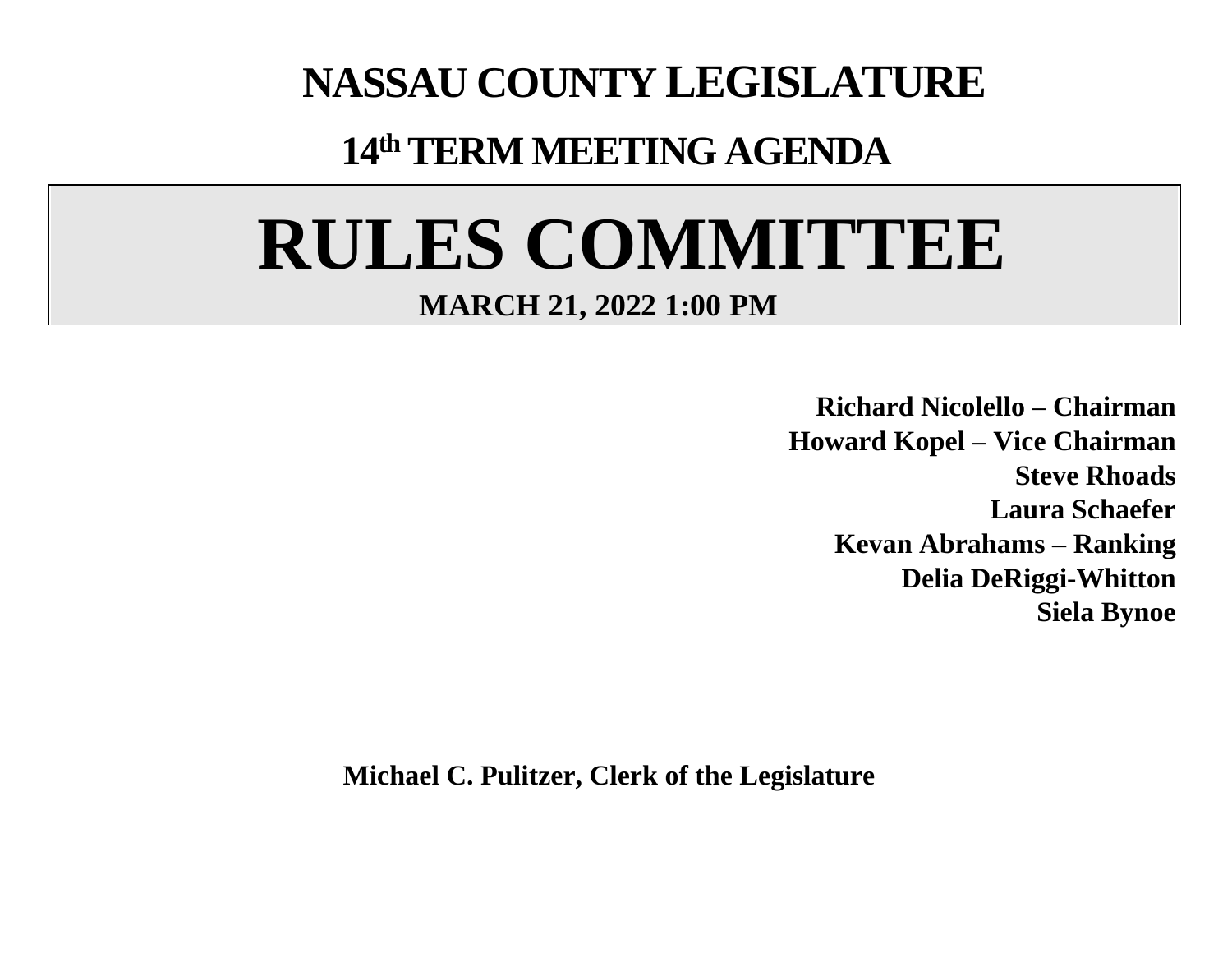| <b>Clerk Item</b><br>No. | <b>Proposed By</b> | <b>Assigned To</b> | <b>Summary</b>                                                   |
|--------------------------|--------------------|--------------------|------------------------------------------------------------------|
| $73 - 22$                | AS                 | $\mathbf{R}$       | <b>RESOLUTION NO. - 2022</b>                                     |
|                          |                    |                    | A RESOLUTION TO AUTHORIZE THE COUNTY ASSESSOR AND/OR THE COUNTY  |
|                          |                    |                    | TREASURER AND/OR THE RECEIVER OF TAXES OF THE CITY OF LONG BEACH |
|                          |                    |                    | TO PARTIALLY EXEMPT CERTAIN REAL PROPERTIES SITUATED IN VARIOUS  |
|                          |                    |                    | SCHOOL DISTRICTS, ASSESSED TO DESIGNATED OWNERS APPEARING ON THE |
|                          |                    |                    | ASSESSMENT ROLLS FOR THE SPECIFIED SCHOOL AND/OR COUNTY YEARS    |
|                          |                    |                    | PURSUANT TO THIS RESOLUTION; PURSUANT TO THE REAL PROPERTY TAX   |
|                          |                    |                    | LAW, THE COUNTY GOVERNMENT LAW OF NASSAU COUNTY AND THE          |
|                          |                    |                    | NASSAU COUNTY ADMINISTRATIVE CODE 73-22(AS)                      |
| 74-22                    | <b>AS</b>          | $\mathbf R$        | <b>RESOLUTION NO. - 2022</b>                                     |
|                          |                    |                    | A RESOLUTION TO AUTHORIZE THE COUNTY ASSESSOR AND/OR THE COUNTY  |
|                          |                    |                    | TREASURER AND/OR THE RECEIVER OF TAXES OF THE TOWN OF OYSTER BAY |
|                          |                    |                    | TO PARTIALLY EXEMPT CERTAIN REAL PROPERTIES SITUATED IN VARIOUS  |
|                          |                    |                    | SCHOOL DISTRICTS, ASSESSED TO DESIGNATED OWNERS APPEARING ON THE |
|                          |                    |                    | ASSESSMENT ROLLS FOR THE SPECIFIED SCHOOL AND/OR COUNTY YEARS    |
|                          |                    |                    | PURSUANT TO THIS RESOLUTION; PURSUANT TO THE REAL PROPERTY TAX   |
|                          |                    |                    | LAW, THE COUNTY GOVERNMENT LAW OF NASSAU COUNTY AND THE          |
|                          |                    |                    | NASSAU COUNTY ADMINISTRATIVE CODE. 74-22(AS)                     |
| $75 - 22$                | <b>AS</b>          | $\mathbf{R}$       | <b>RESOLUTION NO. - 2022</b>                                     |
|                          |                    |                    | A RESOLUTION TO AUTHORIZE THE COUNTY ASSESSOR AND/OR THE COUNTY  |
|                          |                    |                    | TREASURER AND/OR THE RECEIVER OF TAXES OF THE TOWN OF OYSTER BAY |
|                          |                    |                    | TO WHOLLY EXEMPT CERTAIN REAL PROPERTIES SITUATED IN VARIOUS     |
|                          |                    |                    | SCHOOL DISTRICTS, ASSESSED TO DESIGNATED OWNERS APPEARING ON THE |
|                          |                    |                    | ASSESSMENT ROLLS FOR THE SPECIFIED SCHOOL AND/OR COUNTY YEARS    |
|                          |                    |                    | PURSUANT TO THIS RESOLUTION; PURSUANT TO THE REAL PROPERTY TAX   |
|                          |                    |                    | LAW, THE COUNTY GOVERNMENT LAW OF NASSAU COUNTY AND THE          |
|                          |                    |                    | NASSAU COUNTY ADMINISTRATIVE CODE, 75-22(AS)                     |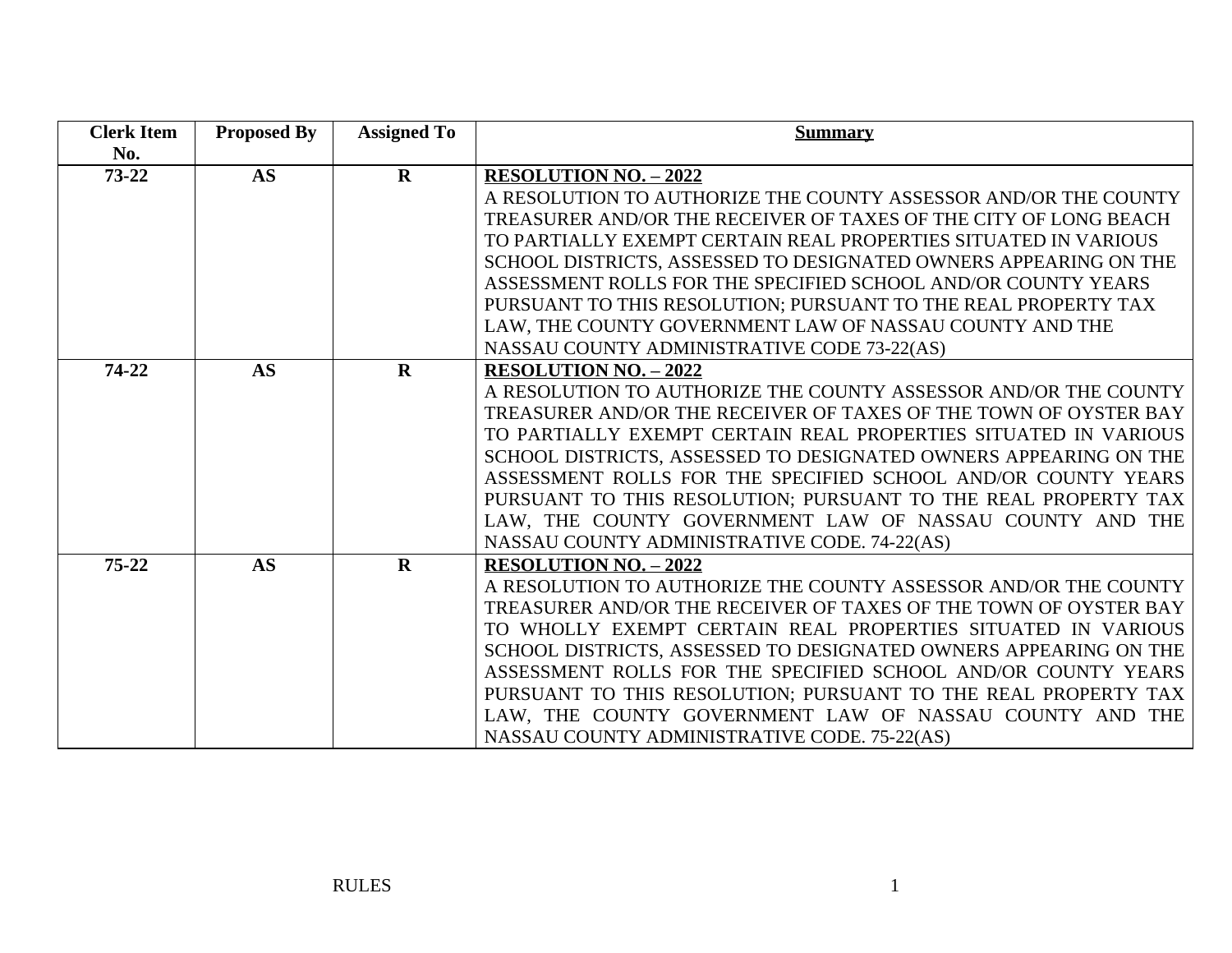| <b>Clerk Item</b> | <b>Proposed By</b> | <b>Assigned To</b> | <b>Summary</b>                                                                              |
|-------------------|--------------------|--------------------|---------------------------------------------------------------------------------------------|
| No.               |                    |                    |                                                                                             |
| $76 - 22$         | <b>AS</b>          | $\mathbf{R}$       | <b>RESOLUTION NO. - 2022</b>                                                                |
|                   |                    |                    | A RESOLUTION TO AUTHORIZE THE COUNTY ASSESSOR AND/OR THE COUNTY                             |
|                   |                    |                    | TREASURER AND/OR THE RECEIVER OF TAXES OF THE TOWN OF OYSTER BAY                            |
|                   |                    |                    | TO PARTIALLY EXEMPT CERTAIN REAL PROPERTIES SITUATED IN VARIOUS                             |
|                   |                    |                    | SCHOOL DISTRICTS, ASSESSED TO DESIGNATED OWNERS APPEARING ON THE                            |
|                   |                    |                    | ASSESSMENT ROLLS FOR THE SPECIFIED SCHOOL AND/OR COUNTY YEARS                               |
|                   |                    |                    | PURSUANT TO THIS RESOLUTION; PURSUANT TO THE REAL PROPERTY TAX                              |
|                   |                    |                    | LAW, THE COUNTY GOVERNMENT LAW OF NASSAU COUNTY AND THE                                     |
|                   |                    |                    | NASSAU COUNTY ADMINISTRATIVE CODE. 76-22(AS)                                                |
| $77 - 22$         | <b>AS</b>          | $\mathbf R$        | <b>RESOLUTION NO. - 2022</b>                                                                |
|                   |                    |                    | A RESOLUTION TO AUTHORIZE THE COUNTY ASSESSOR AND/OR THE COUNTY                             |
|                   |                    |                    | TREASURER AND/OR THE RECEIVER OF TAXES OF THE TOWN OF HEMPSTEAD                             |
|                   |                    |                    | TO CANCEL RESTORED TAX CERTAIN REAL PROPERTIES SITUATED IN                                  |
|                   |                    |                    | DISTRICTS, ASSESSED<br><b>DESIGNATED</b><br><b>OWNERS</b><br><b>VARIOUS</b><br>SCHOOL<br>TO |
|                   |                    |                    | APPEARING ON THE ASSESSMENT ROLLS FOR THE SPECIFIED SCHOOL AND/OR                           |
|                   |                    |                    | COUNTY YEARS PURSUANT TO THIS RESOLUTION; PURSUANT TO THE REAL                              |
|                   |                    |                    | PROPERTY TAX LAW, THE COUNTY GOVERNMENT LAW OF NASSAU COUNTY                                |
|                   |                    |                    | AND THE NASSAU COUNTY ADMINISTRATIVE CODE. 77-22(AS)                                        |
| 78-22             | <b>AS</b>          | $\mathbf{R}$       | <b>RESOLUTION NO. - 2022</b>                                                                |
|                   |                    |                    | A RESOLUTION TO AUTHORIZE THE COUNTY ASSESSOR AND/OR THE COUNTY                             |
|                   |                    |                    | TREASURER AND/OR THE RECEIVER OF TAXES OF THE TOWN OF OYSTER BAY                            |
|                   |                    |                    | TO WHOLLY EXEMPT CERTAIN REAL PROPERTIES SITUATED IN VARIOUS                                |
|                   |                    |                    | SCHOOL DISTRICTS, ASSESSED TO DESIGNATED OWNERS APPEARING ON THE                            |
|                   |                    |                    | ASSESSMENT ROLLS FOR THE SPECIFIED SCHOOL AND/OR COUNTY YEARS                               |
|                   |                    |                    | PURSUANT TO THIS RESOLUTION; PURSUANT TO THE REAL PROPERTY TAX                              |
|                   |                    |                    | LAW, THE COUNTY GOVERNMENT LAW OF NASSAU COUNTY AND THE                                     |
|                   |                    |                    | NASSAU COUNTY ADMINISTRATIVE CODE. 78-22(AS)                                                |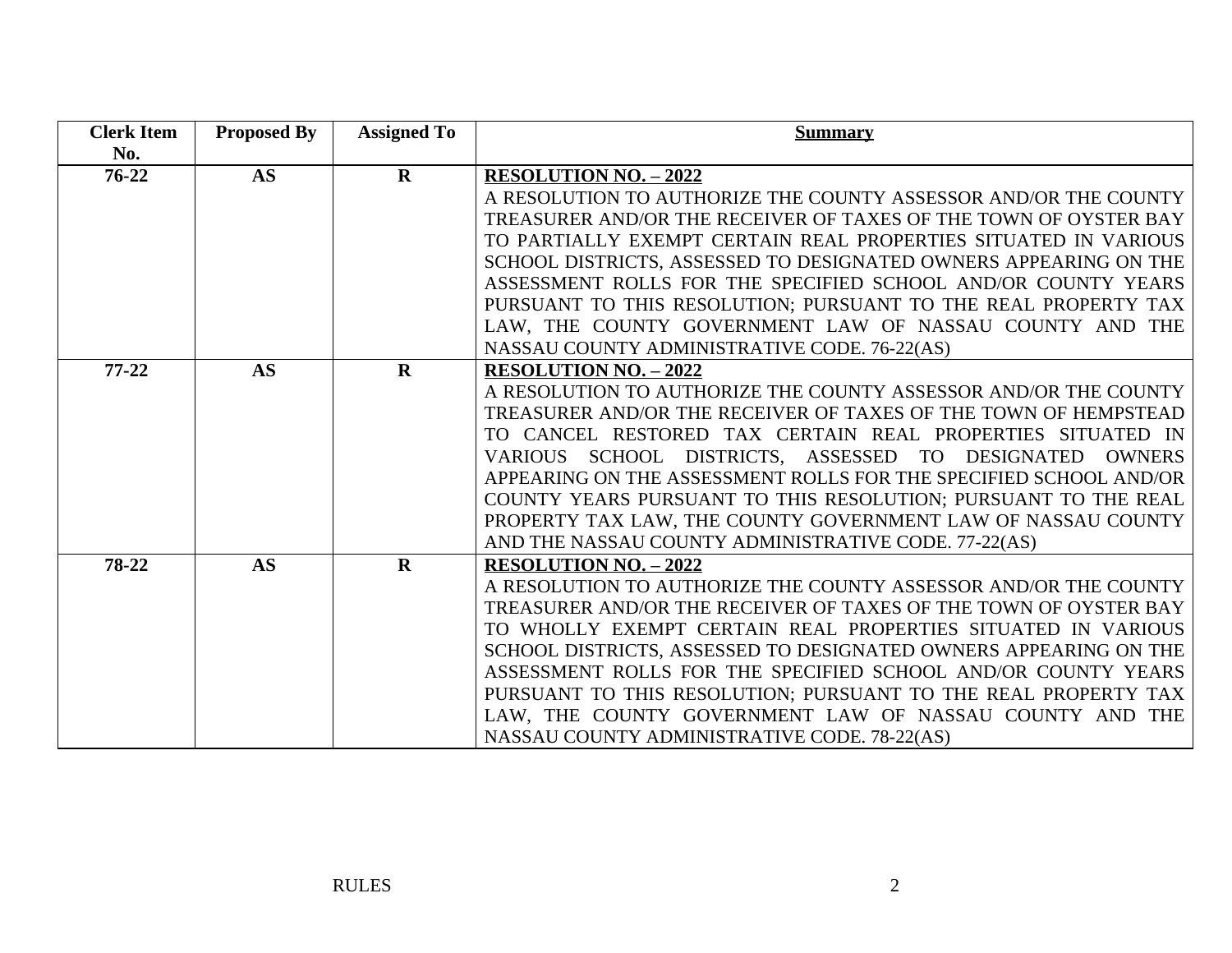| <b>Clerk Item</b> | <b>Proposed By</b> | <b>Assigned To</b> | <b>Summary</b>                                                                                     |
|-------------------|--------------------|--------------------|----------------------------------------------------------------------------------------------------|
| No.               |                    |                    |                                                                                                    |
| 79-22             | <b>AS</b>          | $\mathbf{R}$       | <b>RESOLUTION NO. - 2022</b>                                                                       |
|                   |                    |                    | A RESOLUTION TO AUTHORIZE THE COUNTY ASSESSOR AND/OR THE COUNTY                                    |
|                   |                    |                    | TREASURER AND/OR THE RECEIVER OF TAXES OF THE TOWN OF HEMPSTEAD                                    |
|                   |                    |                    | TO PARTIALLY EXEMPT CERTAIN REAL PROPERTIES SITUATED IN VARIOUS                                    |
|                   |                    |                    | SCHOOL DISTRICTS, ASSESSED TO DESIGNATED OWNERS APPEARING ON THE                                   |
|                   |                    |                    | ASSESSMENT ROLLS FOR THE SPECIFIED SCHOOL AND/OR COUNTY YEARS                                      |
|                   |                    |                    | PURSUANT TO THIS RESOLUTION; PURSUANT TO THE REAL PROPERTY TAX                                     |
|                   |                    |                    | LAW, THE COUNTY GOVERNMENT LAW OF NASSAU COUNTY AND THE                                            |
|                   |                    |                    | NASSAU COUNTY ADMINISTRATIVE CODE. 79-22(AS)                                                       |
| 80-22             | <b>AS</b>          | $\mathbf{R}$       | <b>RESOLUTION NO. - 2022</b>                                                                       |
|                   |                    |                    | A RESOLUTION TO AUTHORIZE THE COUNTY ASSESSOR AND/OR THE COUNTY                                    |
|                   |                    |                    | TREASURER AND/OR THE RECEIVER OF TAXES OF THE TOWN OF HEMPSTEAD                                    |
|                   |                    |                    | TO CANCEL RESTORED TAX CERTAIN REAL PROPERTIES SITUATED IN                                         |
|                   |                    |                    | <b>OWNERS</b><br>SCHOOL<br>DISTRICTS, ASSESSED<br><b>DESIGNATED</b><br><b>VARIOUS</b><br><b>TO</b> |
|                   |                    |                    | APPEARING ON THE ASSESSMENT ROLLS FOR THE SPECIFIED SCHOOL AND/OR                                  |
|                   |                    |                    | COUNTY YEARS PURSUANT TO THIS RESOLUTION; PURSUANT TO THE REAL                                     |
|                   |                    |                    | PROPERTY TAX LAW, THE COUNTY GOVERNMENT LAW OF NASSAU COUNTY                                       |
|                   |                    |                    | AND THE NASSAU COUNTY ADMINISTRATIVE CODE. 80-22(AS)                                               |
| 81-22             | <b>AS</b>          | $\mathbf{R}$       | <b>RESOLUTION NO. - 2022</b>                                                                       |
|                   |                    |                    | A RESOLUTION TO AUTHORIZE THE COUNTY ASSESSOR AND/OR THE COUNTY                                    |
|                   |                    |                    | TREASURER AND/OR THE RECEIVER OF TAXES OF THE TOWN OF NORTH                                        |
|                   |                    |                    | HEMPSTEAD TO PARTIALLY EXEMPT CERTAIN REAL PROPERTIES SITUATED                                     |
|                   |                    |                    | IN VARIOUS SCHOOL DISTRICTS, ASSESSED TO DESIGNATED OWNERS                                         |
|                   |                    |                    | APPEARING ON THE ASSESSMENT ROLLS FOR THE SPECIFIED SCHOOL AND/OR                                  |
|                   |                    |                    | COUNTY YEARS PURSUANT TO THIS RESOLUTION; PURSUANT TO THE REAL                                     |
|                   |                    |                    | PROPERTY TAX LAW, THE COUNTY GOVERNMENT LAW OF NASSAU COUNTY                                       |
|                   |                    |                    | AND THE NASSAU COUNTY ADMINISTRATIVE CODE. 81-22(AS)                                               |